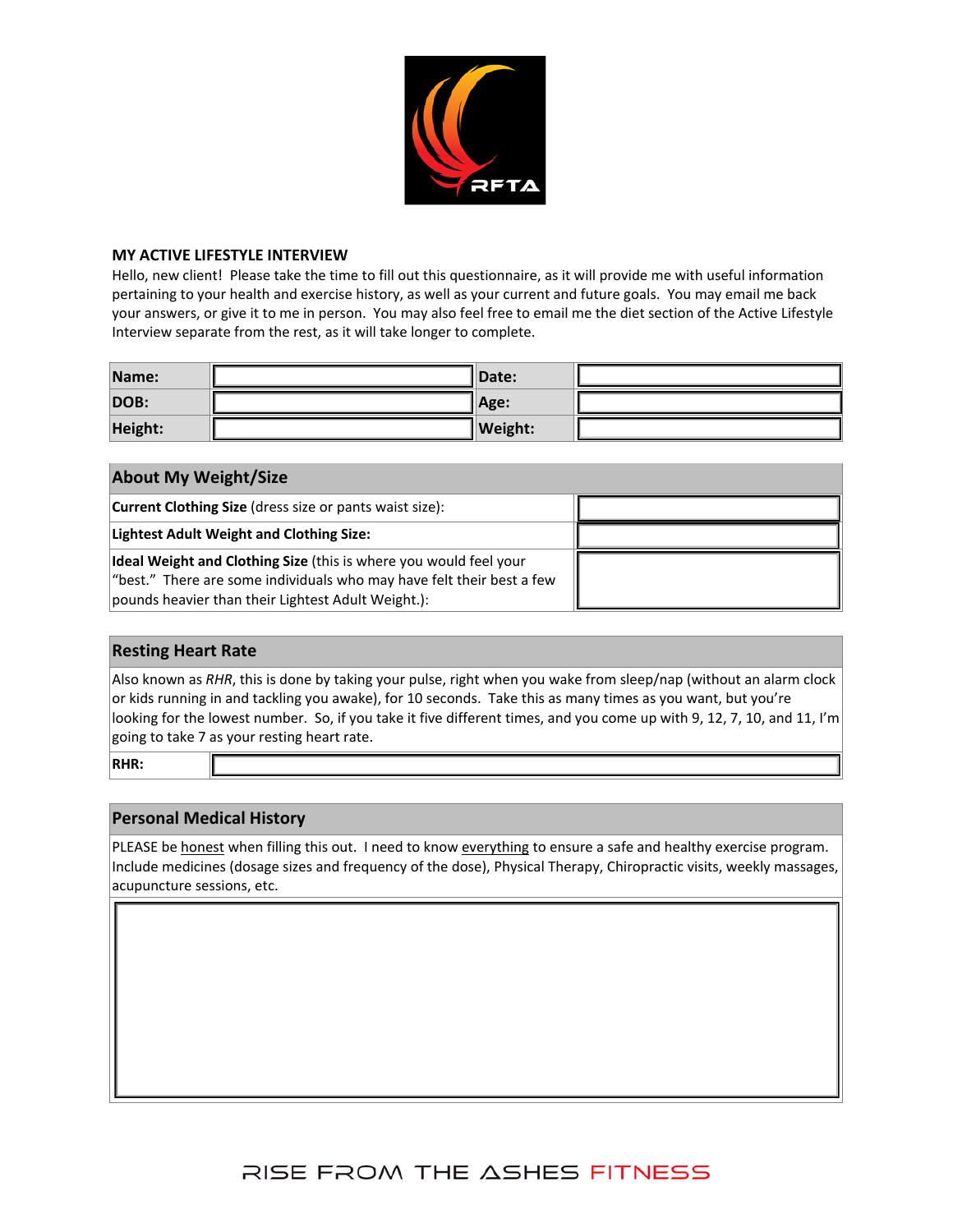### **Family Medical History**

Include anything that has afflicted any aunts, uncles, or cousins that are blood relatives.

### **Personal Exercise History**

Anything, from neighborhood walking to golf, swimming to karate, from the last 20 years. Include frequency (two or three times per week) as well as duration (60 minute practices).

#### **Personal Goals**

This is ANYTHING you've ever wanted to do. This includes traveling to Florence, Italy to hike the countryside, moving up the corporate ladder in your business, running a 5k race and making it to the finish line, or anything else you've ever dared to dream.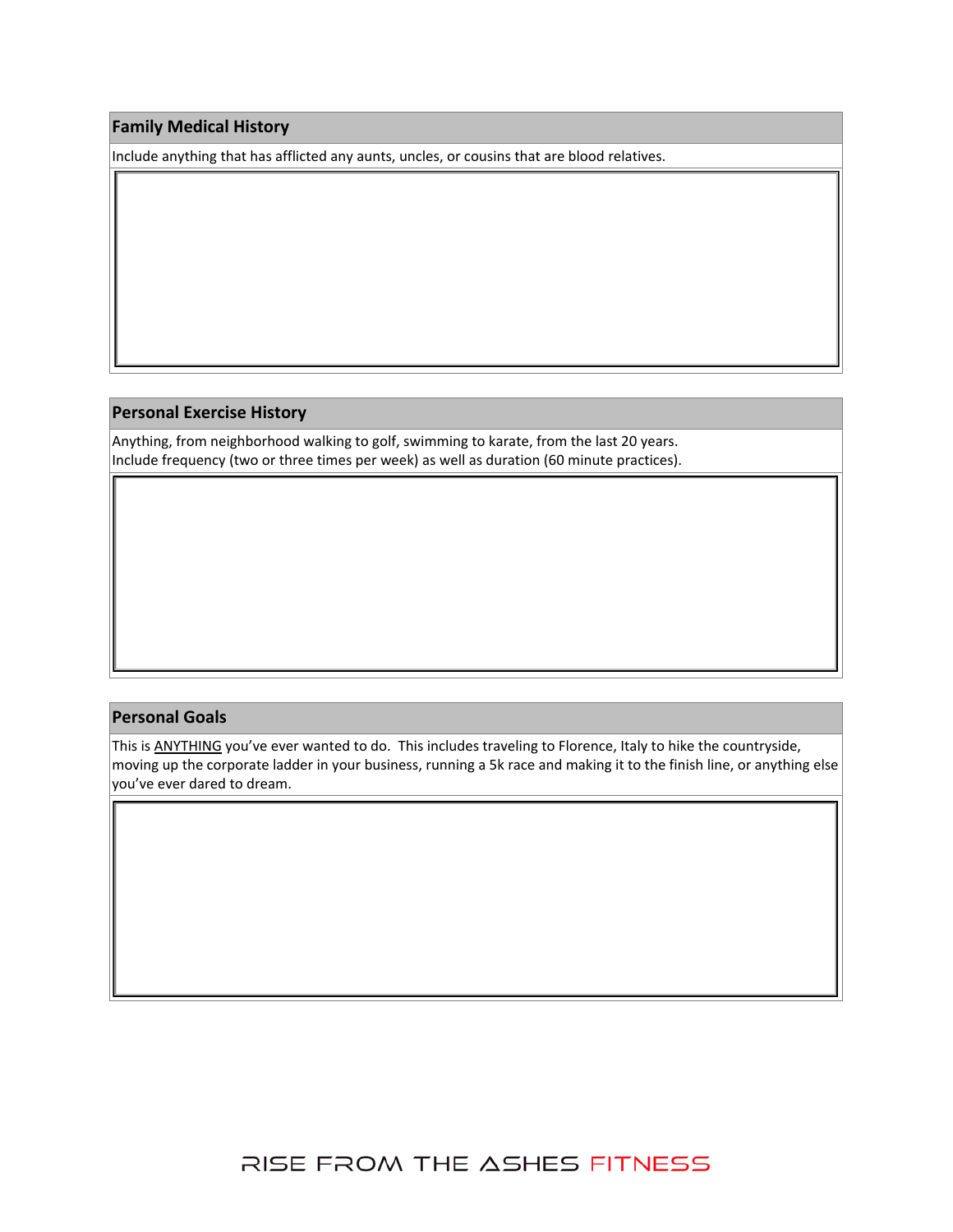### **Domestic Habits**

**Duration: 5 days.** The more information you have, the better I will be able to assist you. Please be as specific as you can (list brand names, i.e. Kellogg's Strawberry Nutri‐Grain Bars, Marie Calendar's Chicken Pot Pie Dinner). If you're not sure of the exact measurement, i.e. ½ cup of raisins, feel free to use "a handful of" or "a large/small bowl of" to give me an idea.

| Day $1$ :                           |                         |                         |  |  |  |  |
|-------------------------------------|-------------------------|-------------------------|--|--|--|--|
| Time you work up:                   |                         | Time you went to sleep: |  |  |  |  |
| <b>BREAKFAST</b>                    |                         | Time you ate breakfast: |  |  |  |  |
|                                     | Food (Amount and Type): |                         |  |  |  |  |
|                                     |                         |                         |  |  |  |  |
| <b>LUNCH</b>                        |                         | Time you ate lunch:     |  |  |  |  |
| Food (Amount and Type):             |                         |                         |  |  |  |  |
|                                     |                         |                         |  |  |  |  |
| <b>DINNER</b>                       |                         | Time you ate dinner:    |  |  |  |  |
| Food (Amount and Type):             |                         |                         |  |  |  |  |
|                                     |                         |                         |  |  |  |  |
| <b>SNACKS</b>                       |                         | Time you ate snacks:    |  |  |  |  |
| Food (Amount and Type):             |                         |                         |  |  |  |  |
|                                     |                         |                         |  |  |  |  |
| <b>BEVERAGES</b>                    |                         |                         |  |  |  |  |
| <b>Beverages (Amount and Type):</b> |                         |                         |  |  |  |  |
|                                     |                         |                         |  |  |  |  |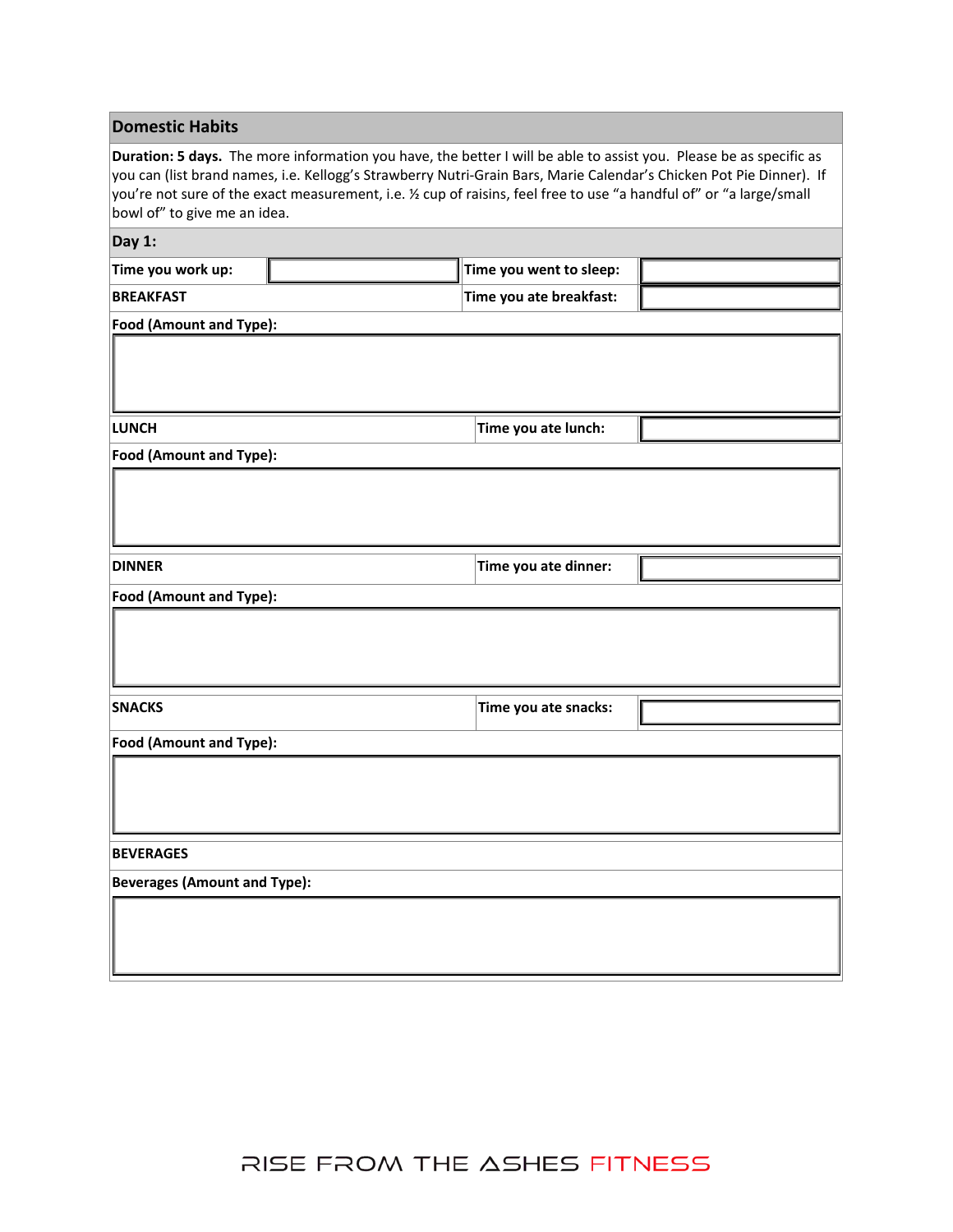| Day 2:                              |  |                         |  |  |
|-------------------------------------|--|-------------------------|--|--|
| Time you work up:                   |  | Time you went to sleep: |  |  |
| <b>BREAKFAST</b>                    |  | Time you ate breakfast: |  |  |
| <b>Food (Amount and Type):</b>      |  |                         |  |  |
|                                     |  |                         |  |  |
|                                     |  |                         |  |  |
| <b>LUNCH</b>                        |  | Time you ate lunch:     |  |  |
| Food (Amount and Type):             |  |                         |  |  |
|                                     |  |                         |  |  |
|                                     |  |                         |  |  |
|                                     |  |                         |  |  |
| <b>DINNER</b>                       |  | Time you ate dinner:    |  |  |
| Food (Amount and Type):             |  |                         |  |  |
|                                     |  |                         |  |  |
|                                     |  |                         |  |  |
|                                     |  |                         |  |  |
| <b>SNACKS</b>                       |  | Time you ate snacks:    |  |  |
| Food (Amount and Type):             |  |                         |  |  |
|                                     |  |                         |  |  |
|                                     |  |                         |  |  |
|                                     |  |                         |  |  |
| <b>BEVERAGES</b>                    |  |                         |  |  |
| <b>Beverages (Amount and Type):</b> |  |                         |  |  |
|                                     |  |                         |  |  |
|                                     |  |                         |  |  |
|                                     |  |                         |  |  |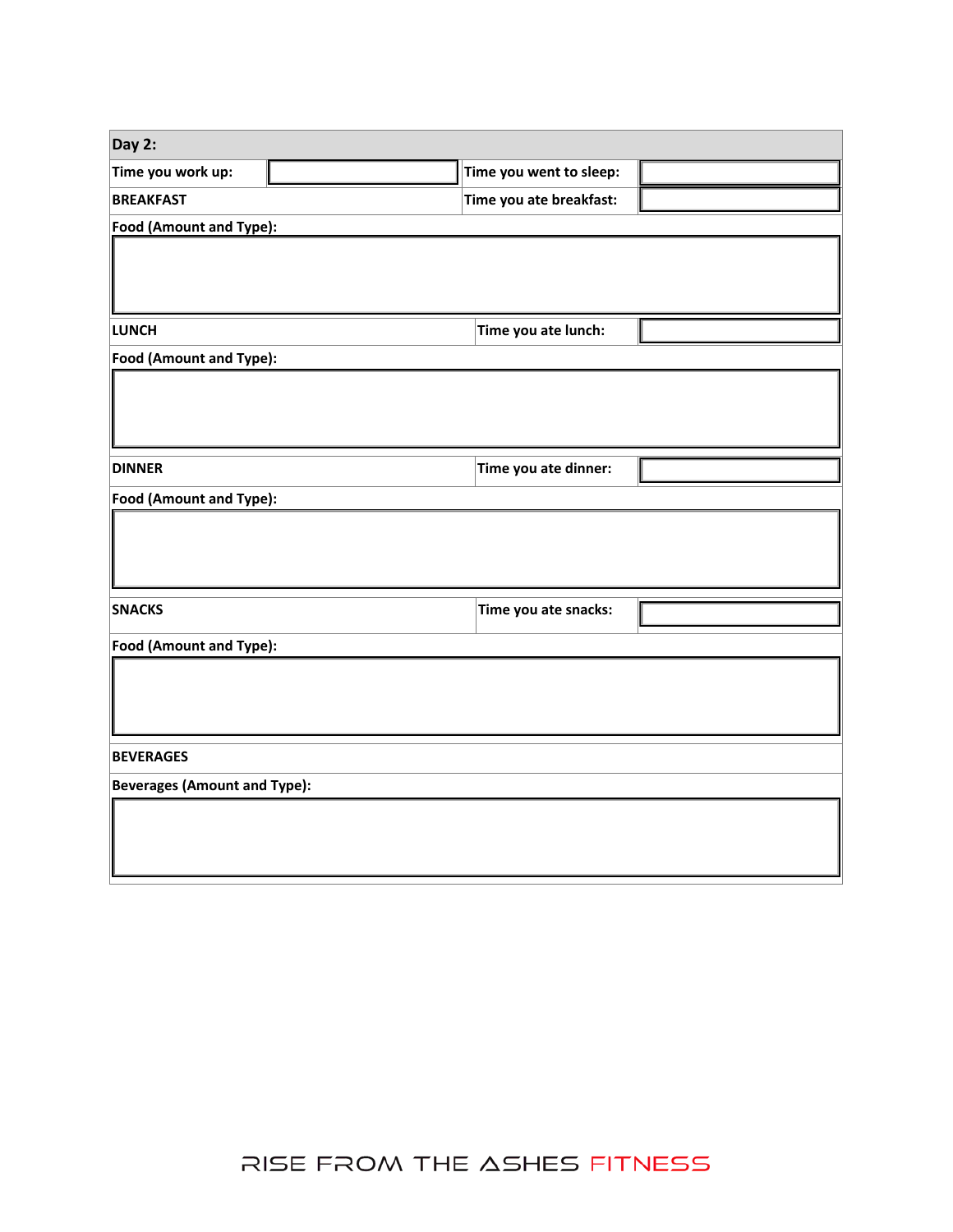| Day 3:                              |  |                         |  |  |
|-------------------------------------|--|-------------------------|--|--|
| Time you work up:                   |  | Time you went to sleep: |  |  |
| <b>BREAKFAST</b>                    |  | Time you ate breakfast: |  |  |
| Food (Amount and Type):             |  |                         |  |  |
|                                     |  |                         |  |  |
|                                     |  |                         |  |  |
| <b>LUNCH</b>                        |  | Time you ate lunch:     |  |  |
|                                     |  |                         |  |  |
| Food (Amount and Type):             |  |                         |  |  |
|                                     |  |                         |  |  |
|                                     |  |                         |  |  |
| <b>DINNER</b>                       |  | Time you ate dinner:    |  |  |
|                                     |  |                         |  |  |
| Food (Amount and Type):             |  |                         |  |  |
|                                     |  |                         |  |  |
|                                     |  |                         |  |  |
|                                     |  |                         |  |  |
| <b>SNACKS</b>                       |  | Time you ate snacks:    |  |  |
| Food (Amount and Type):             |  |                         |  |  |
|                                     |  |                         |  |  |
|                                     |  |                         |  |  |
|                                     |  |                         |  |  |
| <b>BEVERAGES</b>                    |  |                         |  |  |
| <b>Beverages (Amount and Type):</b> |  |                         |  |  |
|                                     |  |                         |  |  |
|                                     |  |                         |  |  |
|                                     |  |                         |  |  |
|                                     |  |                         |  |  |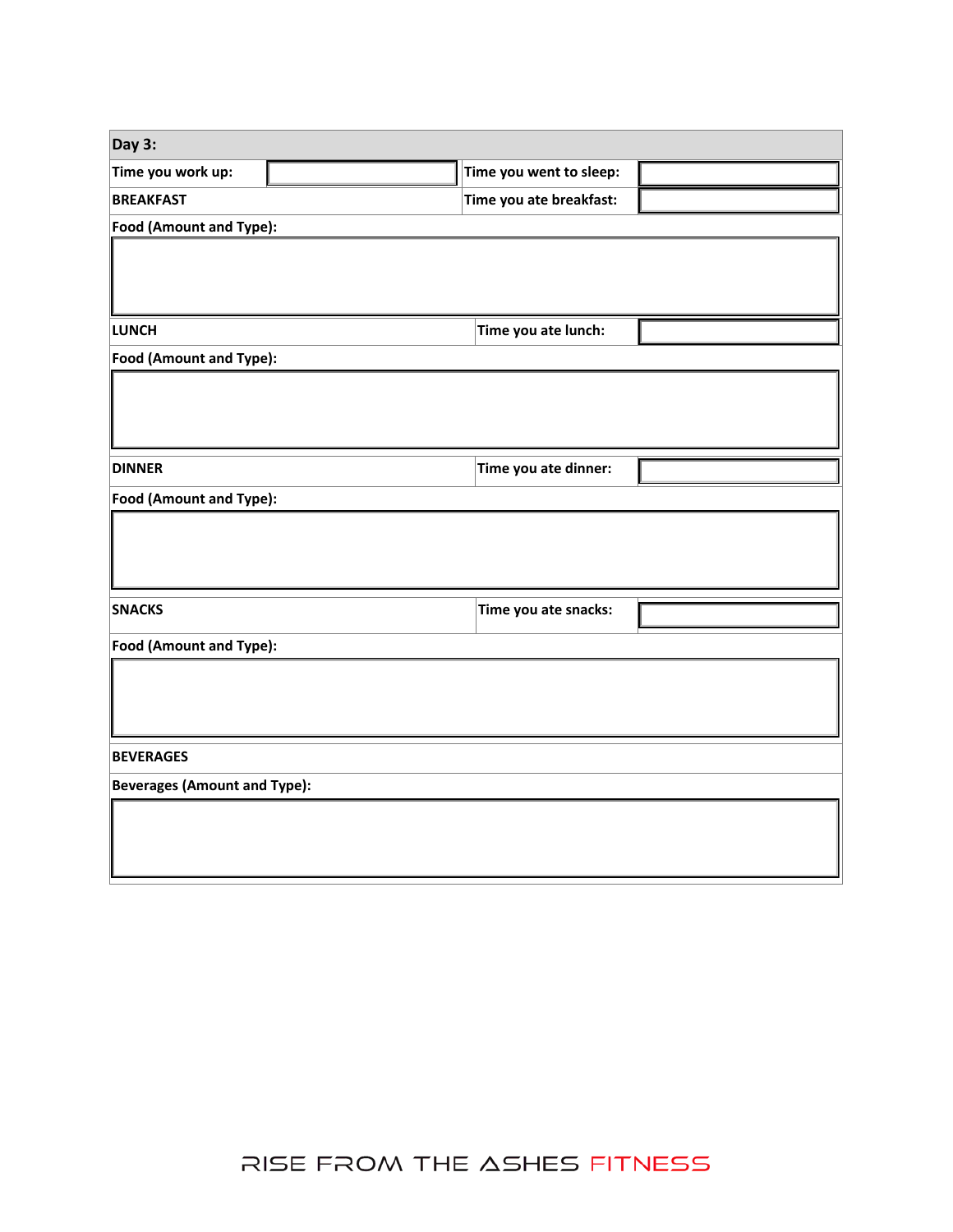| Day 4:                              |  |                         |  |  |
|-------------------------------------|--|-------------------------|--|--|
| Time you work up:                   |  | Time you went to sleep: |  |  |
| <b>BREAKFAST</b>                    |  | Time you ate breakfast: |  |  |
| Food (Amount and Type):             |  |                         |  |  |
|                                     |  |                         |  |  |
|                                     |  |                         |  |  |
| <b>LUNCH</b>                        |  | Time you ate lunch:     |  |  |
| Food (Amount and Type):             |  |                         |  |  |
|                                     |  |                         |  |  |
|                                     |  |                         |  |  |
|                                     |  |                         |  |  |
| <b>DINNER</b>                       |  | Time you ate dinner:    |  |  |
| Food (Amount and Type):             |  |                         |  |  |
|                                     |  |                         |  |  |
|                                     |  |                         |  |  |
|                                     |  |                         |  |  |
| <b>SNACKS</b>                       |  | Time you ate snacks:    |  |  |
| <b>Food (Amount and Type):</b>      |  |                         |  |  |
|                                     |  |                         |  |  |
|                                     |  |                         |  |  |
|                                     |  |                         |  |  |
| <b>BEVERAGES</b>                    |  |                         |  |  |
| <b>Beverages (Amount and Type):</b> |  |                         |  |  |
|                                     |  |                         |  |  |
|                                     |  |                         |  |  |
|                                     |  |                         |  |  |